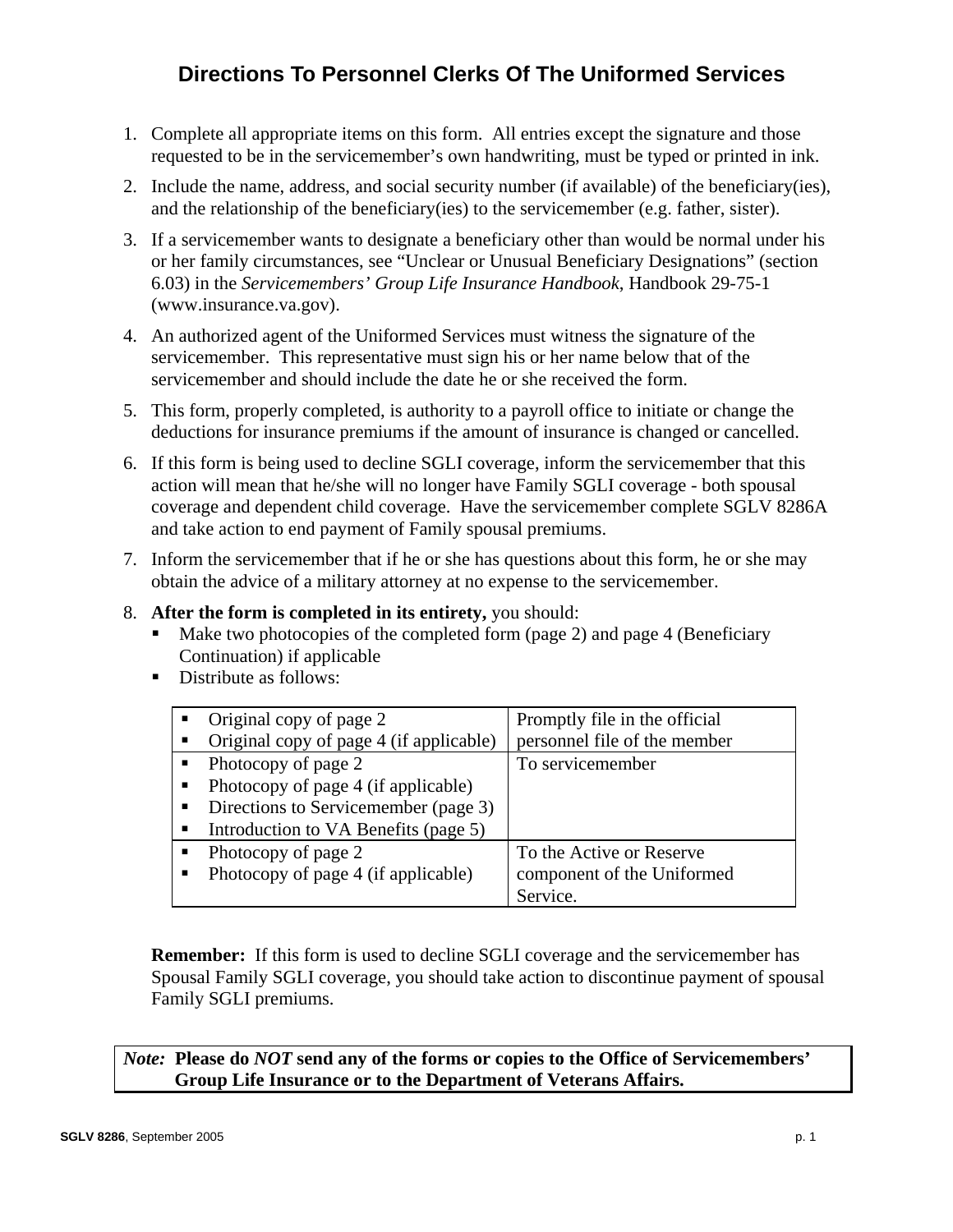| Please read the instructions before completing this form.<br>Servicemembers' Group Life Insurance Election and Certificate                                                                                                                                                                                                                                                                                                                                                                                                                                                |                                                                                                                            |                                         |                                                                                                                                                                          |                                                                                  |  |                                                       |                                                                        |  |  |
|---------------------------------------------------------------------------------------------------------------------------------------------------------------------------------------------------------------------------------------------------------------------------------------------------------------------------------------------------------------------------------------------------------------------------------------------------------------------------------------------------------------------------------------------------------------------------|----------------------------------------------------------------------------------------------------------------------------|-----------------------------------------|--------------------------------------------------------------------------------------------------------------------------------------------------------------------------|----------------------------------------------------------------------------------|--|-------------------------------------------------------|------------------------------------------------------------------------|--|--|
| Use this form to: (check all that apply)<br>Name or update your beneficiary<br>□<br>Reduce the amount of your insurance coverage<br>□<br>$\Box$<br>Decline insurance coverage                                                                                                                                                                                                                                                                                                                                                                                             |                                                                                                                            |                                         | <b>Important:</b> This form is for use by Active Duty and Reserve members. This<br>form does not apply to and cannot be used for any other Government Life<br>Insurance. |                                                                                  |  |                                                       |                                                                        |  |  |
| Middle name<br>First name<br>Last name                                                                                                                                                                                                                                                                                                                                                                                                                                                                                                                                    |                                                                                                                            |                                         | Rank, title or grade                                                                                                                                                     |                                                                                  |  |                                                       | <b>Social Security Number</b>                                          |  |  |
| Branch of Service (Do not abbreviate)                                                                                                                                                                                                                                                                                                                                                                                                                                                                                                                                     | <b>Current Duty Location</b>                                                                                               |                                         |                                                                                                                                                                          |                                                                                  |  |                                                       |                                                                        |  |  |
| <b>Amount of Insurance</b><br>By law, you are automatically insured for \$400,000. If you want \$400,000 of insurance, skip to Beneficiary(ies) and Payment Options. If<br>you want less than \$400,000 of insurance, please check the appropriate block below and write the amount desired and your initials.<br>Coverage is available in increments of \$50,000. If you do not want any insurance*, check the appropriate block below and write (in your<br>own handwriting), "I do not want insurance at this time."                                                   |                                                                                                                            |                                         |                                                                                                                                                                          |                                                                                  |  |                                                       |                                                                        |  |  |
|                                                                                                                                                                                                                                                                                                                                                                                                                                                                                                                                                                           |                                                                                                                            |                                         |                                                                                                                                                                          | Declining SGLI coverage also cancels all family coverage under the SGLI program. |  |                                                       |                                                                        |  |  |
| I want coverage in the amount of \$<br>□<br>$\Box$                                                                                                                                                                                                                                                                                                                                                                                                                                                                                                                        |                                                                                                                            |                                         |                                                                                                                                                                          |                                                                                  |  | Your initials___________________                      |                                                                        |  |  |
| (Write "I do not want Insurance at this time.")<br>*Note: Reduced or refused insurance can only be restored by completing form SGLV 8285 with proof of good health and compliance with other requirements. Reduced or refused<br>insurance will also affect the amount of VGLI you can convert to upon separation from service.                                                                                                                                                                                                                                           |                                                                                                                            |                                         |                                                                                                                                                                          |                                                                                  |  |                                                       |                                                                        |  |  |
| I designate the following beneficiary(ies) to receive payment of my insurance proceeds. I understand that the principal beneficiary(ies) will receive payment<br>upon my death. If all principal beneficiaries predecease me, the insurance will be paid to the contingent beneficiary(ies).                                                                                                                                                                                                                                                                              |                                                                                                                            |                                         |                                                                                                                                                                          | <b>Beneficiary (ies) and Payment Options</b>                                     |  |                                                       |                                                                        |  |  |
| Complete Name (first, middle, last) and Address<br>of each beneficiary                                                                                                                                                                                                                                                                                                                                                                                                                                                                                                    |                                                                                                                            | Social Security<br>Number<br>(if known) |                                                                                                                                                                          | Relationship<br>to you                                                           |  | Share to each<br>beneficiary<br>(Use %, \$ amounts or | <b>Payment Option</b><br>(Lump sum or 36<br>equal monthly<br>payments) |  |  |
| <b>Principal</b>                                                                                                                                                                                                                                                                                                                                                                                                                                                                                                                                                          |                                                                                                                            |                                         |                                                                                                                                                                          |                                                                                  |  | fractions)                                            |                                                                        |  |  |
| 1.                                                                                                                                                                                                                                                                                                                                                                                                                                                                                                                                                                        |                                                                                                                            |                                         |                                                                                                                                                                          |                                                                                  |  |                                                       |                                                                        |  |  |
|                                                                                                                                                                                                                                                                                                                                                                                                                                                                                                                                                                           |                                                                                                                            |                                         |                                                                                                                                                                          |                                                                                  |  |                                                       |                                                                        |  |  |
| 2.                                                                                                                                                                                                                                                                                                                                                                                                                                                                                                                                                                        |                                                                                                                            |                                         |                                                                                                                                                                          |                                                                                  |  |                                                       |                                                                        |  |  |
| 3.                                                                                                                                                                                                                                                                                                                                                                                                                                                                                                                                                                        |                                                                                                                            |                                         |                                                                                                                                                                          |                                                                                  |  |                                                       |                                                                        |  |  |
| 4.                                                                                                                                                                                                                                                                                                                                                                                                                                                                                                                                                                        |                                                                                                                            |                                         |                                                                                                                                                                          |                                                                                  |  |                                                       |                                                                        |  |  |
| Additional Principals on page 5 (check if applicable)                                                                                                                                                                                                                                                                                                                                                                                                                                                                                                                     |                                                                                                                            |                                         |                                                                                                                                                                          |                                                                                  |  |                                                       |                                                                        |  |  |
| <b>Contingent</b>                                                                                                                                                                                                                                                                                                                                                                                                                                                                                                                                                         |                                                                                                                            |                                         |                                                                                                                                                                          |                                                                                  |  |                                                       |                                                                        |  |  |
| 1.                                                                                                                                                                                                                                                                                                                                                                                                                                                                                                                                                                        |                                                                                                                            |                                         |                                                                                                                                                                          |                                                                                  |  |                                                       |                                                                        |  |  |
| 2.                                                                                                                                                                                                                                                                                                                                                                                                                                                                                                                                                                        |                                                                                                                            |                                         |                                                                                                                                                                          |                                                                                  |  |                                                       |                                                                        |  |  |
| 3.                                                                                                                                                                                                                                                                                                                                                                                                                                                                                                                                                                        |                                                                                                                            |                                         |                                                                                                                                                                          |                                                                                  |  |                                                       |                                                                        |  |  |
| 4.                                                                                                                                                                                                                                                                                                                                                                                                                                                                                                                                                                        |                                                                                                                            |                                         |                                                                                                                                                                          |                                                                                  |  |                                                       |                                                                        |  |  |
| □ Additional Contingents on page 5 (check if applicable)                                                                                                                                                                                                                                                                                                                                                                                                                                                                                                                  |                                                                                                                            |                                         |                                                                                                                                                                          |                                                                                  |  |                                                       |                                                                        |  |  |
| I HAVE READ AND UNDERSTAND the instructions on pages 2 and 3 of this form. I ALSO UNDERSTAND that:<br>This form cancels any prior beneficiary or payment instructions.<br>The proceeds will be paid to beneficiaries as stated in #6 on page 3 of this form, unless otherwise stated above.<br>If I have legal questions about this form, I may consult with a military attorney at no expense to me.<br>I cannot have combined SGLI and VGLI coverages at the same time for more than \$400,000.<br>SIGN HERE IN INK $\triangleright$<br>(Your signature. Do not print.) |                                                                                                                            |                                         |                                                                                                                                                                          |                                                                                  |  |                                                       |                                                                        |  |  |
| WITNESSED AND RECEIVED BY:                                                                                                                                                                                                                                                                                                                                                                                                                                                                                                                                                | Do not write in space below. For official use only.<br>RANK, TITLE OR GRADE<br><b>ORGANIZATION</b><br><b>DATE RECEIVED</b> |                                         |                                                                                                                                                                          |                                                                                  |  |                                                       |                                                                        |  |  |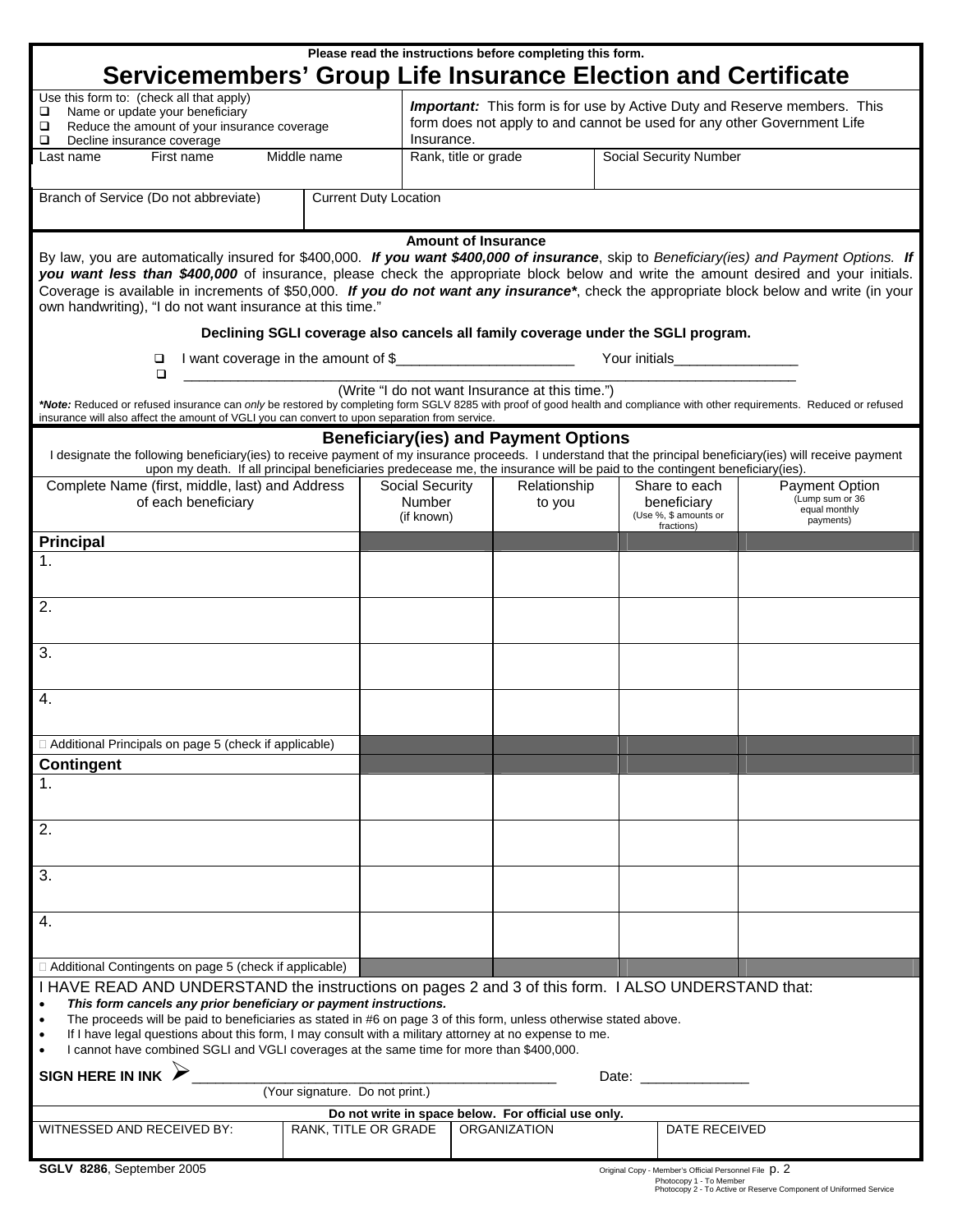## **Directions To Servicemember**

### **What You Should Know**

This insurance is granted under the Servicemembers' Group Life Insurance provisions of Title 38, United States Code, and is subject to the provisions of that title and its amendments, and regulations promulgated thereto.

This form must be correctly completed, signed and received by your Uniformed Service before your death in order for this designation to be valid. An authorized agent of the Uniformed Services must witness your signature.

### **Periods of Coverage**

This insurance is in effect throughout the period of full-time active duty or active duty for training. Coverage is also in effect on a full-time basis for reservists who are assigned to a unit or position in which they may be required to perform active duty or active duty for training and each year will be scheduled to perform at least 12 periods of inactive duty training that is creditable for retirement purposes under Chapter 1223 of Title 10. Coverage continues for 120 days following separation or release. You may convert your SGLI to Veterans' Group Life Insurance within 120 days of separation without proof of good health, or within one year and 120 days with proof of good health by contacting the Office of Servicemembers' Group Life Insurance (see below).

### **Instructions On Completing This Form**

1. Type or print in ink all items except where otherwise noted.

### 2. **Naming Beneficiaries**

- A. A new SGLV-8286 must be completed to change your beneficiary. You may name anyone as beneficiary without his/her consent. However, your spouse will be notified if you reduce coverage or name a beneficiary other than your spouse.
- B. If the beneficiary is a married woman, use her given first and middle names. For example, use Mary Lisa Smith, instead of Mrs. John Smith.
- C. A named beneficiary will **NOT** be changed automatically by any event occurring after you complete this form (e.g. marriage, divorce, etc.). Your beneficiary cannot be changed by, and is not affected by, any other documents such as a divorce decree or will.
- D. If you want to name more than four principal or contingent beneficiaries, list those beneficiaries on the Beneficiary Continuation Form (page 5) and check the block under the principal or contingent blocks on page 2, indicating that you have done so. The Beneficiary Continuation Form (page 5) should then be attached to page 2 of the 8286.
- E. If you name minor children as beneficiaries, the insurance will be paid to the court-appointed guardian of the children's estate.
- F. You can establish a trust for the benefit of the children and name the trust as beneficiary. A trust names a trustee of your choice to be legally responsible for administering the insurance proceeds for the children. Naming a trust as a beneficiary on this form does **NOT** create a trust. Before naming a trust as beneficiary, you should consult a military attorney for assistance.
- 3. **Social Security Number** Do not delay completing this form if you do not have a beneficiary's Social Security Number. The Social Security Number helps us to locate the beneficiary, but is not required.
- 4. **Shares to each beneficiary**  If you name more than one beneficiary, the sum of the shares must equal 100% or the full dollar amount of your insurance.

|       | Example: mother \$200,000<br>father $$200,000$ or | 50%<br>50% | or | 1/2<br>$\frac{1}{2}$ |
|-------|---------------------------------------------------|------------|----|----------------------|
|       |                                                   |            |    |                      |
| Total | \$400.000                                         | 100%       |    |                      |

5. **Payment Option** - You may choose whether you want the beneficiary to receive payment in one lump sum or in 36 equal monthly payments by writing "lump sum" or "36" in the column labeled Payment Option. If you choose 36 payments, the beneficiary cannot choose to receive a lump sum payment. If you want the beneficiary to have a choice at the time of payment, write "lump sum" or leave the block blank.

### **6. Provisions For Payment Of Insurance**

- A. If you name more than one principal beneficiary and one or more predeceases you, the share(s) will be divided equally among the remaining principal beneficiaries, unless otherwise stated. If there are no surviving principal beneficiaries, the proceeds will be divided among the contingent beneficiaries.
- B. If you do not name a beneficiary, or if there are no surviving beneficiaries, or if you indicate that payment should be made by law, the proceeds will be paid in the following order:
	- 1. Widow or widower
	- 2. Children in equal shares (the share of any deceased child will be distributed equally among the descendants of that child)
	- 3. Parent(s) in equal shares or all to surviving parent
	- 4. A duly appointed executor or administrator of your estate
	- 5. Other next of kin

### **What Your Beneficiaries Should Know**

Upon your death, your beneficiary(ies) should send a claim to the **Office of Servicemembers' Group Life Insurance**, 290 West Mt. Pleasant Ave, Livingston, NJ 07039. Your beneficiary may also call 1-800-419-1473 for claim information.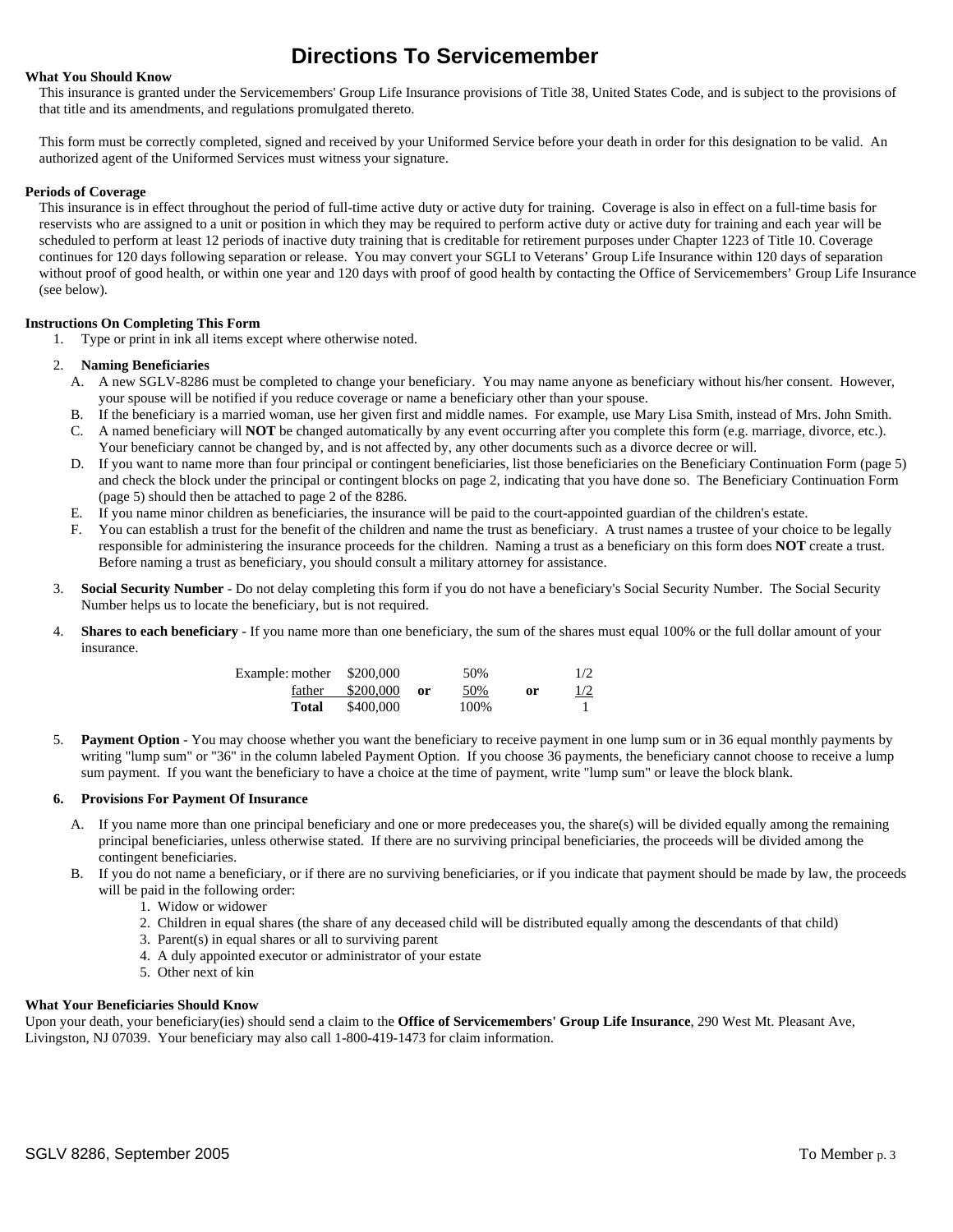| Please read the instructions before completing this form.                                                                                                                                                                                                                                                                                                                                                |                                                |                                              |                                                                     |                               |                                                                        |  |  |
|----------------------------------------------------------------------------------------------------------------------------------------------------------------------------------------------------------------------------------------------------------------------------------------------------------------------------------------------------------------------------------------------------------|------------------------------------------------|----------------------------------------------|---------------------------------------------------------------------|-------------------------------|------------------------------------------------------------------------|--|--|
| Servicemembers' Group Life Insurance Election and Certificate<br><b>Beneficiary Continuation</b>                                                                                                                                                                                                                                                                                                         |                                                |                                              |                                                                     |                               |                                                                        |  |  |
| Instructions: This page is to be used ONLY when the servicemember wants to name more beneficiaries than the number of beneficiary<br>spaces provided on page 2. If this page is completed, it should be copied and distributed together with page 2 of this form.                                                                                                                                        |                                                |                                              |                                                                     |                               |                                                                        |  |  |
| <b>Member Information</b>                                                                                                                                                                                                                                                                                                                                                                                |                                                |                                              |                                                                     |                               |                                                                        |  |  |
| Middle name<br>First name<br>Last name                                                                                                                                                                                                                                                                                                                                                                   | Rank, title or grade                           |                                              |                                                                     | <b>Social Security Number</b> |                                                                        |  |  |
|                                                                                                                                                                                                                                                                                                                                                                                                          |                                                | <b>Beneficiary (ies) and Payment Options</b> |                                                                     |                               |                                                                        |  |  |
| In addition to the beneficiaries I have named on page 2 of this form (SGLV 8286), I also designate the following beneficiary(ies) to receive payment of my<br>insurance proceeds. I understand that the principal beneficiary(ies) will receive payment upon my death. If all principal beneficiaries predecease me, the<br>insurance will be paid to the contingent beneficiary(ies).                   |                                                |                                              |                                                                     |                               |                                                                        |  |  |
| Complete Name (first, middle, last) and Address<br>of each beneficiary                                                                                                                                                                                                                                                                                                                                   | <b>Social Security</b><br>Number<br>(if known) | Relationship<br>to you                       | Share to each<br>beneficiary<br>(Use %, \$ amounts or<br>fractions) |                               | <b>Payment Option</b><br>(Lump sum or 36<br>equal monthly<br>payments) |  |  |
| <b>Principal</b>                                                                                                                                                                                                                                                                                                                                                                                         |                                                |                                              |                                                                     |                               |                                                                        |  |  |
| 5.                                                                                                                                                                                                                                                                                                                                                                                                       |                                                |                                              |                                                                     |                               |                                                                        |  |  |
| 6.                                                                                                                                                                                                                                                                                                                                                                                                       |                                                |                                              |                                                                     |                               |                                                                        |  |  |
| 7.                                                                                                                                                                                                                                                                                                                                                                                                       |                                                |                                              |                                                                     |                               |                                                                        |  |  |
| 8.                                                                                                                                                                                                                                                                                                                                                                                                       |                                                |                                              |                                                                     |                               |                                                                        |  |  |
| 9.                                                                                                                                                                                                                                                                                                                                                                                                       |                                                |                                              |                                                                     |                               |                                                                        |  |  |
| 10.                                                                                                                                                                                                                                                                                                                                                                                                      |                                                |                                              |                                                                     |                               |                                                                        |  |  |
| <b>Contingent</b>                                                                                                                                                                                                                                                                                                                                                                                        |                                                |                                              |                                                                     |                               |                                                                        |  |  |
| 5.                                                                                                                                                                                                                                                                                                                                                                                                       |                                                |                                              |                                                                     |                               |                                                                        |  |  |
| 6.                                                                                                                                                                                                                                                                                                                                                                                                       |                                                |                                              |                                                                     |                               |                                                                        |  |  |
| 7.                                                                                                                                                                                                                                                                                                                                                                                                       |                                                |                                              |                                                                     |                               |                                                                        |  |  |
| 8.                                                                                                                                                                                                                                                                                                                                                                                                       |                                                |                                              |                                                                     |                               |                                                                        |  |  |
| 9.                                                                                                                                                                                                                                                                                                                                                                                                       |                                                |                                              |                                                                     |                               |                                                                        |  |  |
| 10.                                                                                                                                                                                                                                                                                                                                                                                                      |                                                |                                              |                                                                     |                               |                                                                        |  |  |
| I HAVE READ AND UNDERSTAND the instructions on pages 2 and 3 of this form. I ALSO UNDERSTAND that:<br>This is a continuation of my beneficiary designation on page 2 of this form, Servicemembers' Group Life Insurance Election and<br>Certificate.<br>The proceeds will be paid to beneficiaries as stated in #6 on page 3 of the SGLV-8286, unless otherwise stated above.<br><b>SIGN HERE IN INK</b> |                                                |                                              |                                                                     |                               |                                                                        |  |  |
| Date: the contract of the contract of the contract of the contract of the contract of the contract of the contract of the contract of the contract of the contract of the contract of the contract of the contract of the cont<br>(Your signature. Do not print.)                                                                                                                                        |                                                |                                              |                                                                     |                               |                                                                        |  |  |
| Do not write in space below. For official use only.<br>RANK, TITLE OR GRADE<br><b>ORGANIZATION</b><br>WITNESSED AND RECEIVED BY:<br>DATE RECEIVED                                                                                                                                                                                                                                                        |                                                |                                              |                                                                     |                               |                                                                        |  |  |
| <b>SGLV 8286, September 2005</b><br>Original Copy - Member's Official Personnel File<br>Photocopy 1 - To Member<br>Photocopy 2 - To Active or Peserve Component of                                                                                                                                                                                                                                       |                                                |                                              |                                                                     |                               |                                                                        |  |  |

 Photocopy 2 - To Active or Reserve Component of Uniformed Service